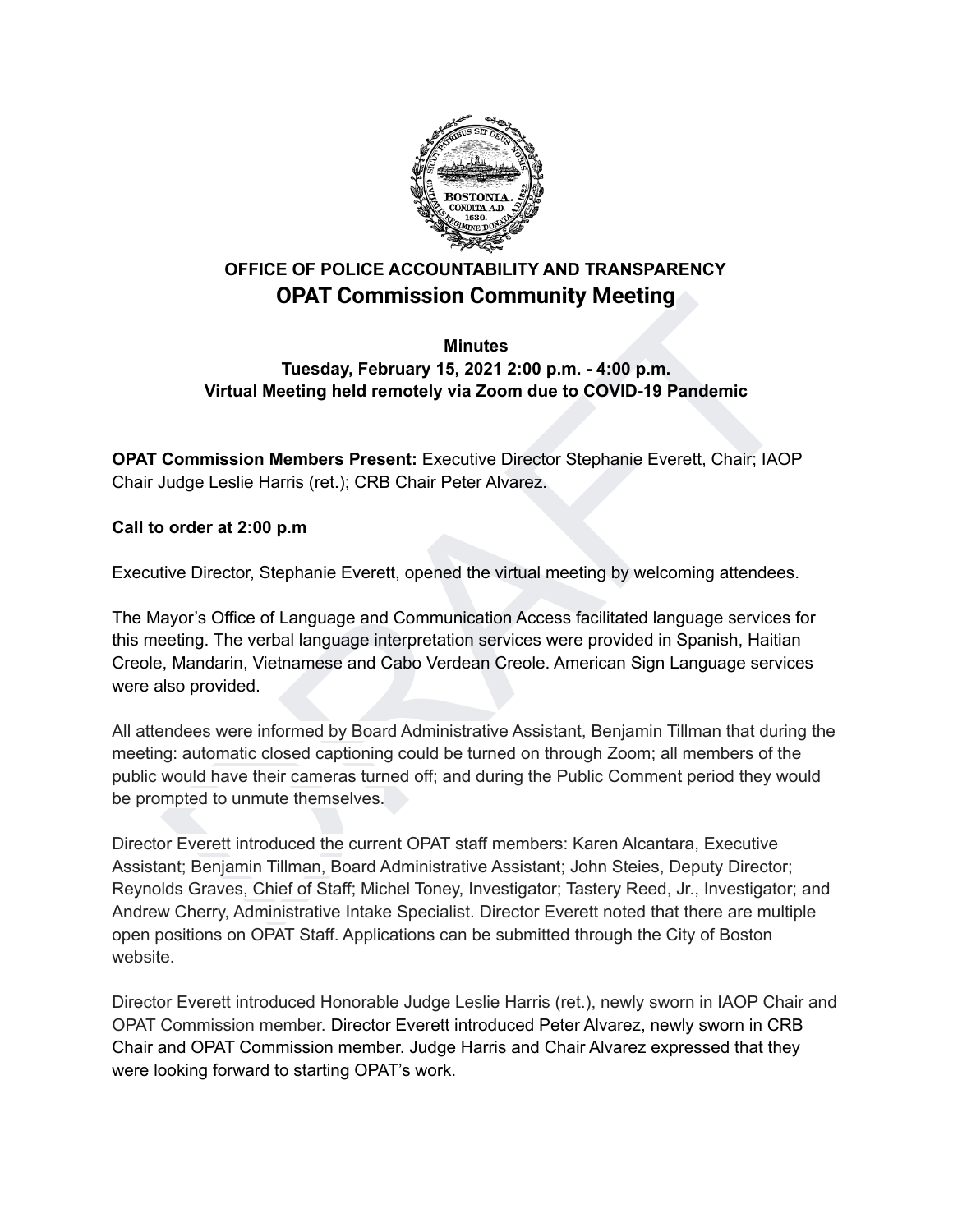Director Everett shared updates on the improvements to the OPAT website. The website now includes the current complaint form, a dashboard that shows the complaints received in the past calendar month, and FAQs.

Director Everett provided an update on the two BPD complaints received by OPAT in January 2022. The status of both complaints is Pending.

Director Everett also noted that BPD posted an update on the actions they have taken since September 2021 to adopt Police Reform Task Force recommendations. OPAT Staff provided the link to this update in the meeting chat.

#### **Proposed Regulations Discussion**

Director Everett explained that there was a mandate in the Ordinance creating OPAT to complete a department manual and to have regulations to guide the operation of the department. Director Everett explained the composition of the OPAT Commission and its power to approve both the manual and regulations. Director Everett reviewed the definitions from the proposed regulations. The other two Commissioners did not have objections or comments on this.

Director Everett explained the quorum requirements from the proposed regulations. There was a brief discussion between the Commissioners on the CRB quorum requirement. Director Everett explained that 6 CRB members are required to meet quorum so that a CRB meeting can be held. If the CRB votes on a matter during their meeting, yes votes from 2/3 of the full CRB are required to approve the matter.

mber 2021 to adopt Police Reform Task Force recommendations. OPAT Staff provided the<br>this update in the meeting chat.<br>The suplations Discussion<br>or Forest Regulations Discussion<br>or Forest explained that there was a mandate Director Everett introduced the board meeting calendar and explained that it was structured so that at least one OPAT board meets each month. CRB meetings would be held every 3rd Tuesday in February, May, August, and November. IAOP meetings would be held every 3rd Thursday in January, April, July, and October. OPAT Commission meetings would be held in March, June, September, and December. Director Everett explained that the OPAT Commission meeting dates are not set out in these proposed regulations because the Commission may need to meet more frequently.

Director Everett introduced the proposed regulations on incomplete complaints. She explained the methods of submitting complaints and what is considered an incomplete complaint, as defined by the proposed regulations; these guidelines were developed after consultation with BPD in how they define and address incomplete complaints.

Judge Harris asked if there would be hard copies of the OPAT complaint form available to the community. Director Everett responded that there would be hard copies available at the OPAT office once open to the community and that OPAT is currently looking into other community locations, like libraries and community centers, where forms could be available.